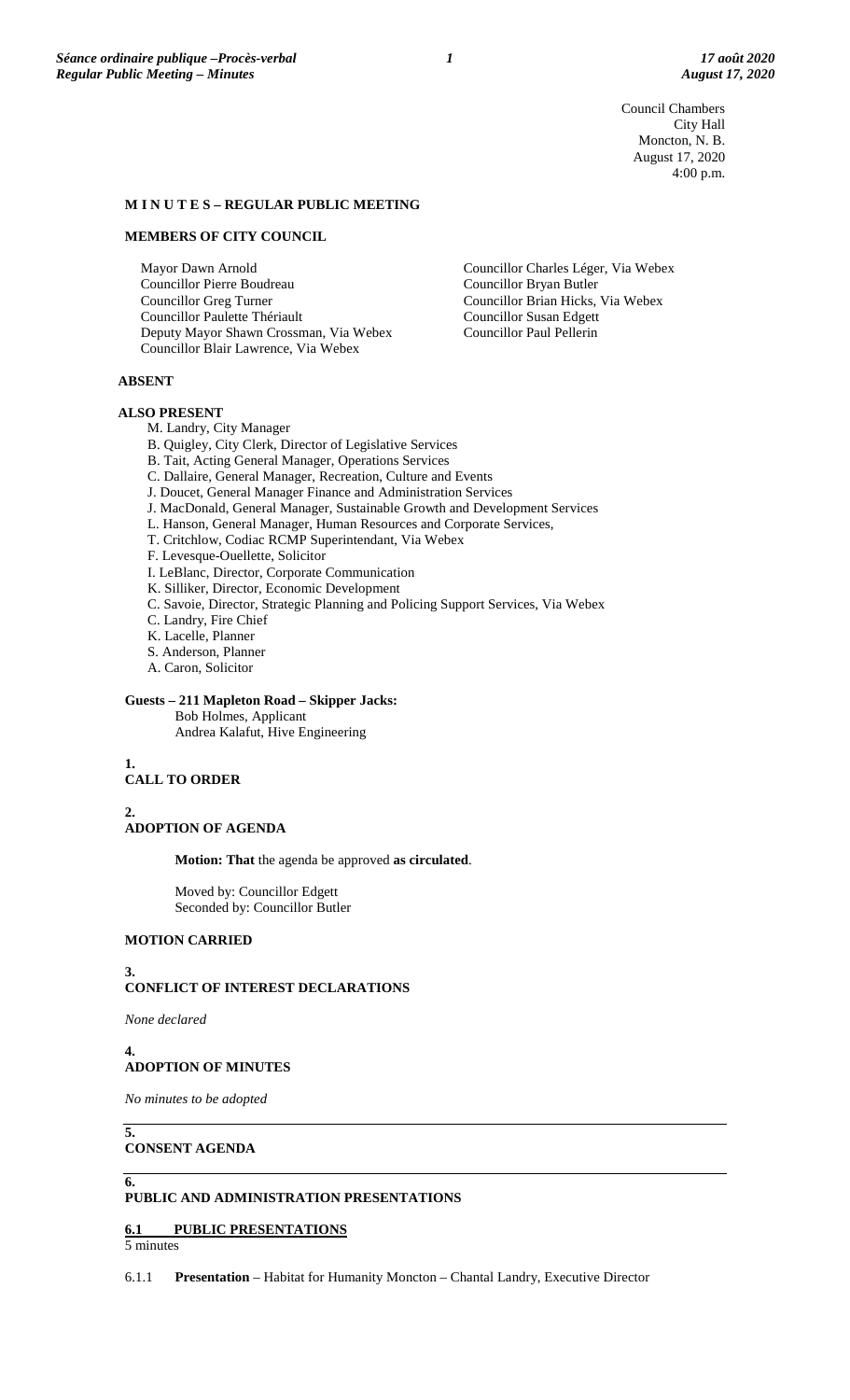Ms. Landry came before Council to present an update on Habitat for Humanity in the Moncton area. Habitat for Humanity believes that everyone needs a place to call home. The program is geared towards low income families. Habitat works to eliminate barriers to create a better, healthier more financially stable life for those in need. Every \$1 dollar invested equals \$4 dollars in social return. The program provides habitat families access to support and resources to become successful, long-term homeowners.

Ms. Landry requested that both a relationship between Habitat for Humanity and the City of Moncton be established to discuss future endeavours, as well as being part of the Rising Tides project.

6.1.2 **Presentation** – MAGMA – Myriam Mekni, Executive Director, Jeremy Bouchard, Public Relations Manager, Elizabeth Jonah, Executive Assistant

Ms. Mekni updated Council on the workings of the MAGMA organization. Their purpose is a settlement agency for newcomers to the city.

Ms. Mekni advised Council that forty percent (40%) of newcomers to Moncton are none-permanent residents, which consist mostly of temporary foreign workers and students. Many are already making impactful contributions to the local economy and culture. These individuals are not eligible for services with MAGMA. In order to accommodate these individuals, MAGMA proposes to the City of Moncton to keep these individuals in Moncton following their studies or work term.

They are proposing hiring one full time employee dedicated to exclusively assisting non-permanent residents.

With this service in place, MAGMA will be able to:

- Increase a positive perception of the GMA as being a great place to live.
- Advocate on behalf of the city's population growth strategy by promoting the GMA as a caring, inclusive, and dynamic place to live.
- Help inform and connect potential new citizens with information and strategies that will help set them up for success in their journey towards becoming permanent Monctonians;

In response to Councillor Léger, the City Manager indicated that Organization have the option of utilizing the grants and / or the partnership with the City of Moncton for MAGMA's proposal.

# 6.2 **ADMINISTRATION PRESENTATIONS**

15 minutes

6.2.1 **Update** – Covid-19 (Coronavirus) – Marc Landry, City Manager; Conrad Landry, Fire Chief.

Mr. Landry and Chief Landry provided an update on the situation within City Hall. Continue to encourage staff to the wearing of masks, working with different organizations for Fall activities. It was noted that several discussions with downtown businesses are ongoing to promote the best practices for return to work.

*Councillor Turner entered the meeting @ 4:25 p.m.*

A presentation on the City's best practices was provided to the Chamber of Commerce.

6.2.2 **RCMP Update** – Tom Critchlow, Codiac RCMP Superintendent Superintendent Critchlow advised that the number of occurrences reported during the month of July was 2856.

Below is a partial breakdown of some of these occurrences:

- 142 were unfounded.
- 370 were diverted back to the call back unit
- 121 curfew checks, of these checks there were 4 breaches.
- 41 motor vehicles accidents
- 15 injuries due to traffic infractions,
- 58 alcohol related occurrences
- 12 operating under the influence of drugs.

Eighty-one percent of the calls are within the City of Moncton.

Superintendent Critchlow announced that as of today a monthly statistics dashboard and daily occurrence report was launched on the RCMP Divisional Website.

## **7. PLANNING MATTERS**

7.1 **Public Presentation** – 211 Mapleton Road – Skipper Jack's Restaurant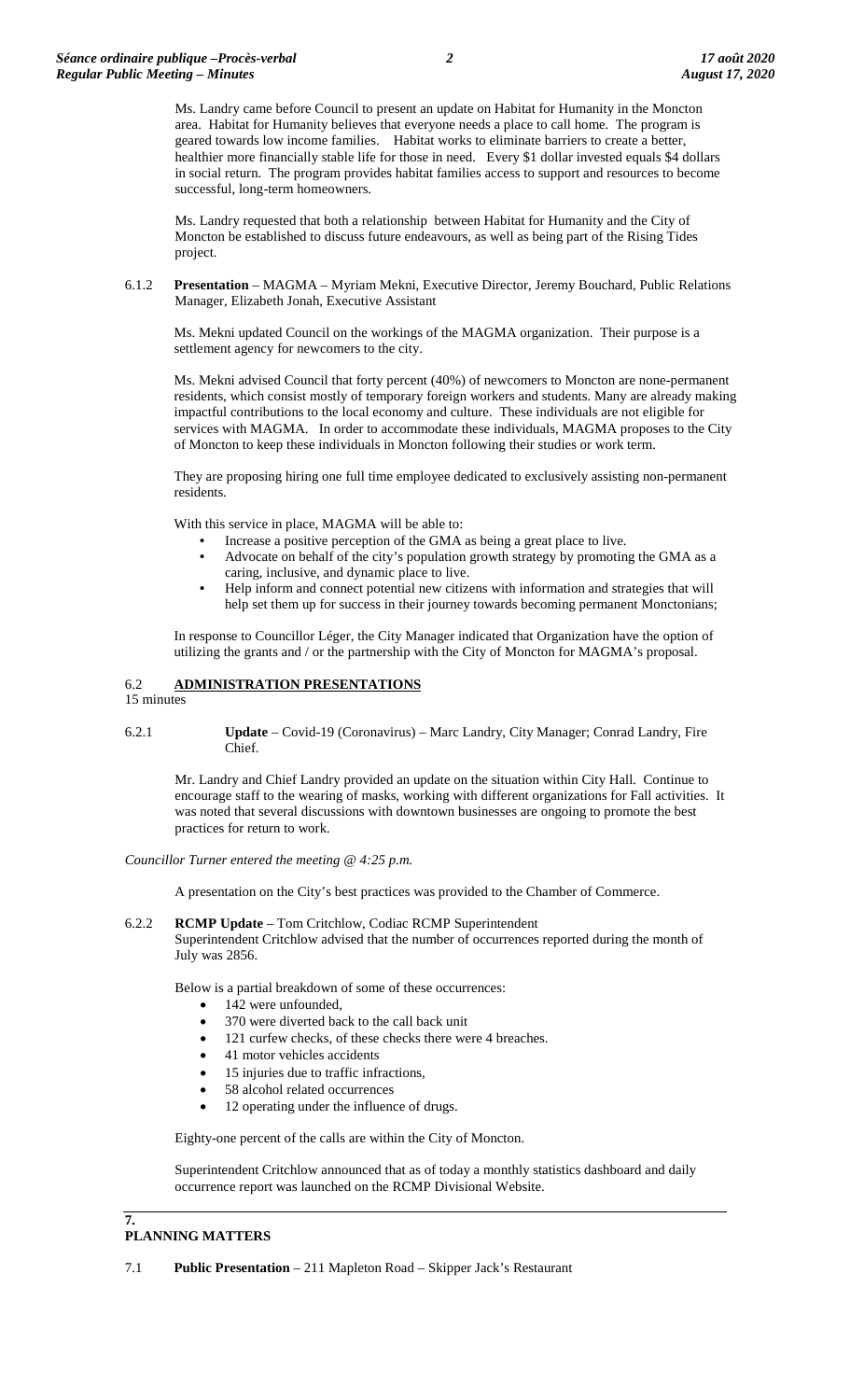Mr. Budd advised Council that administration has received an application from J.R. Daigle Engineering Ltd. on behalf of 514264 N.B. Inc. (landowner) to rezone the property located at 211 Mapleton Road (PID 70543632) from P1 (Community Use Zone) and P2 (Open Space and Conservation Zone) to SC (Suburban Commercial Zone). The rezoning would accommodate an expansion to the existing Skipper Jack's Restaurant and its parking lot. This change requires an amendment to the Municipal Plan to amend the designation from CU (Community Use) to MUC (Mixed Use Centres and Corridors).

At the July 20, 2020 Regular Meeting, Moncton City Council resolved that a Public Presentation be scheduled for August 17, 2020 in order to inform the public of the proposed Municipal Plan amendment Z-113.28 as it pertains to the rezoning of 211 Mapleton Road (PID 70543632).

To implement the zoning change, a portion of the property needs to be re-designated in the Generalized Future Land Use Map of the Municipal Plan from CU (Community Use) to MUC (Mixed Use Centres and Corridors).

The statutory notice of the public presentation appeared on the City's website on August 5, 2020 and in the newspapers on August 8, 2020.

In accordance with Council's Public Notice Sign Policy, the applicant also installed a public notice sign on the subject property.

Mr. Budd provided a background of this particular property and historical rezoning of said property.

## **2007:**

Transfer of "Parcel A" approved by Council

#### **2008:**

Expropriation of Mapleton Road Loss of 6 to 8 parking spaces Licensing Agreement Replacement parking by City when road is widened

#### **2010: Land is transferred**

Conditions of 2010 Land Transfer Construction of parkette by 2012 Engineering approval of culvert design City's right to take back land if conditions not fulfilled

## **2012:**

Parkette not constructed by deadline

## **2016:**

City constructs multipurpose trail on Carson Drive (Rabbit Brook Trail)

**2018:** 

Council Decision on taking back "Parcel A"

## **2018**:

Council Decision ("Parcel A")

- Land transferred without 2010 conditions
- City right-of-way on built portion of trail only
- Landowner to pay \$30,000 for cost of trail construction
- Release of "parking replacement" from Licensing Agreement (related to 2008 expropriation)

#### **2020:**

Rezoning Development includes the following:

- Two additions proposed to existing restaurant
- 240 square feet on west side
- 200 square feet on north side
- Parking expansion towards Carson Drive
- Driveway reconfiguration

During the July 20, 2020 Regular Public Council meeting, Council expressed some concerns. **Key concerns**

- Width of landscape buffer along Carson Drive (trail screening)
- 3D visuals of trail and culvert interface
- Environmental impacts

## **Key changes**

- Culvert length reduced from 58.5 metres to 40 metres
- Driveway reconfigured to enhance buffer along Carson Drive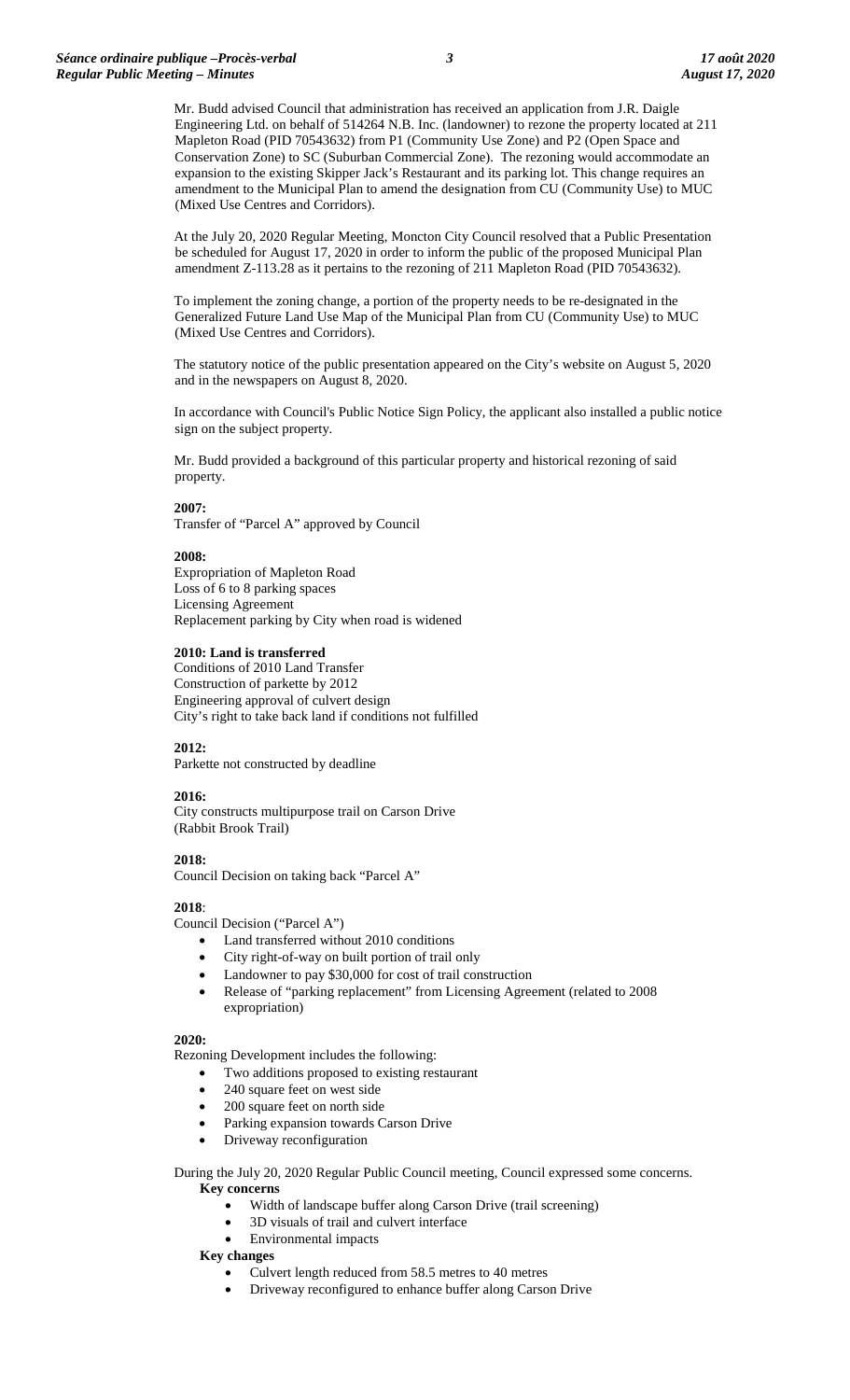Parking spaces reduced from 54 to 51

## **Municipal Plan requirement for this rezoning:**

- Community Use Designation
- Conservation areas
- Watercourse protection policies
- Goal of integrating natural features into community's fabric
- Federal and provincial approvals required to undertake proposed work

Administration continues to recommend that Council not proceed with the rezoning due to the conservation aspect. However, it was noted that during the zoning's introduction, Council elected to go to a public process prior to making a final decision.

**Motion:** That Moncton City Council proceed with the Municipal Plan amendment being By-law Z-113.28 and the Zoning By-law amendment being By-law Z-213.74 by confirming the Public Hearing for September 21, 2020.

The amendment, if approved, should be subject to a Conditional Zoning Agreement including but not limited to the following conditions:

- 1) That a 14 meter wide Local Government Services Easement (LGSE) be identified on a Plan of Survey over the proposed culvert and transferred to the City of Moncton;
- 2) That a 10 meter wide Local Government Services Easement (LGSE) be identified on a Plan of Survey over the existing sanitary trunk sewer pipe and transferred to the City of Moncton;
- 3) That restrictive covenants #2, 3 and 4 found in Schedule "C" of Deed #28413863 between the City of Moncton and 514264 N.B. Inc. be removed;
- 4) That the City limit its public right-of-way, found in Schedule "A" of said Deed relating to the municipal trail system, to the built portion of the trail only;
- 5) That prior to the issuance of a development permit, the landowner pays \$30,000, plus any applicable HST, and releases paragraph #8 in a license agreement entered into between the City and 514264 N.B. Inc. on December 8, 2008;
- 6) That all necessary federal and provincial environmental approvals be obtained;
- 7) That all uses of land pursuant to this agreement shall conform with the provisions of the City of Moncton Zoning By-law, as amended from time to time, except as otherwise provided herein;
- 8) That nothing contained herein shall prohibit or in any way limit the Developer's right to apply for a variance pursuant to the provisions of the Community Planning Act;
- 9) That this agreement is to be signed and executed within 12 months of 3rd reading;
- 10) Following receipt of a written request from the owner of the property or any infant thereof, the City will, from time to time, at its sole discretion, prepare and execute releases of this Agreement, provided that the Agreement no longer has effect on the property. In all cases, the Owner will pay the City's administrative fee for preparing and signing a discharge and is responsible for all other legal, registration and other expenses, whether the discharge is prepared by the City, the Owner's solicitor or another person;
- 11) The development shall be carried out in substantial conformance with the plans and drawings submitted as Schedule B; and
- 12) That the \$1,000 security deposit required for a Conditional Rezoning Agreement and by-law registry fees be paid prior to registration.
- 13) That notwithstanding section 109 of Zoning By-law Z-213, development shall be permitted within 10 metres of Rabbit Brook as shown on Schedule B *[new condition added since Introduction to Council on July 20, 2020]*

Moved by: Councillor Turner Seconded by: Councillor Thériault

> Mr. Holmes advised Council that the intent of the rezoning is to protect the environment and beautify the corner. He has hired the services of an environmental engineer and landscape engineer for this project. Ms. Kalafut, environmental engineer hired by the applicant for the project, indicated that a WAWA application will be requested through the Department of Environment. Proposing to have a biologist survey the exciting vegetation and provide their findings. It has come to their attention that there may be a turtle population in the area. In response it was noted that a turtle study will be conducted and completed prior to the Public Hearing. Should the study reveal turtles in the area, another study will be undertaken during construction.

Councillor Léger requested that Council be provided the 2010 rezoning documentation; as well as an explanation as to why the applicant has yet to pay the \$30,000 requested at the time of the 2010 rezoning.

Councillor Hicks requested that administration provide Council at the Public Hearing on September 21, the cost of replacing the parking spaces, should the zoning be denied.

### **MOTION CARRIED**

*Nay:*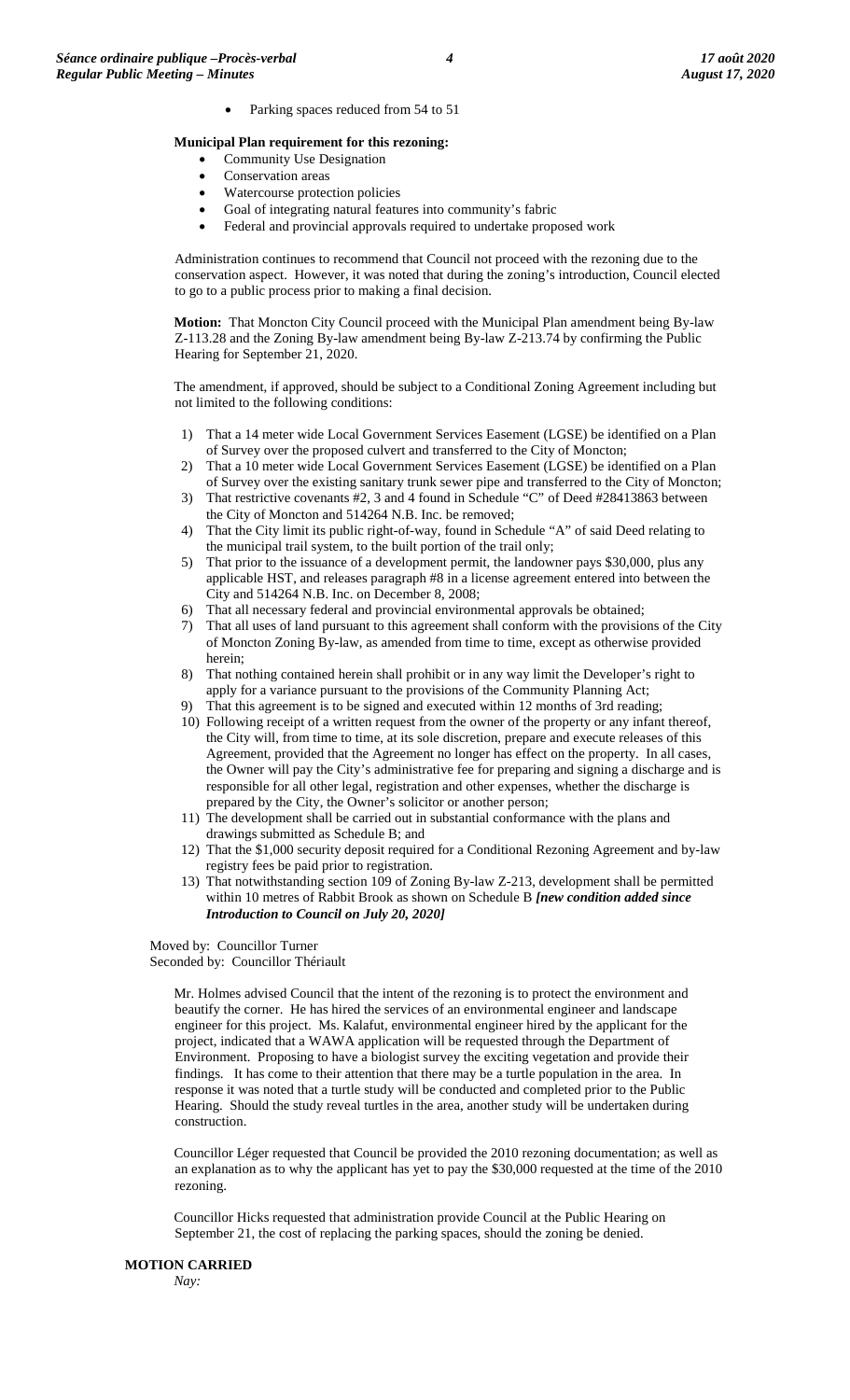*Councillor Boudreau*

## 7.2 **Public Hearing** – 320 Killam Drive – *No objections have been received*

Mr. Budd advised Council that administration had received an application from WSP Canada Inc. on behalf of Les Entreprises Mapoma Ltee. to rezone a portion of PID 70355649 from IP (Industrial Park Zone) to SC (Suburban Commercial Zone) and to amend an existing Conditional Zoning Agreement.

The amendment would allow the construction of a new industrial building and a future commercial development.

At the July 20, 2020 Regular Meeting, Moncton City Council resolved that a Public Hearing be scheduled for August 17, 2020 for the consideration of objections to the proposed Zoning By-law amendment Z-213.75. The by-law amendment was also given 1st reading. Administration has worked with the applicant to amend the conditions 1 and 2 in a way that would address Council's concern expressed at the introduction of the re-zoning.

**Motion: That** Council approve the proposed Zoning By-law amendment being By-law Z-213.75 by giving it second and third readings.

The rezoning, if approved, should be subject to a Conditional Zoning Agreement, including but not limited to the following conditions:

- 1. That Lot 20-1000 be registered no later than 4 weeks following third reading of the by-law amendment;
- 2. That a building permit application for the new storage building be filed no later than 4 weeks following third reading of the by-law amendment;
- 3. That Lot 20-1000 be landscaped and maintained until such time as it is developed;
- 4. That a minimum six (6) metre wide landscape buffer be located along the length of Killam Drive as shown in Schedule B;
- 5. That the landscaping referred to herein shall be completed no later than December 31, 2020.
- 6. That the \$19,564.00 security deposit required for landscaping works be paid prior to registration;
- 7. That should there be a failure to carry out the landscaping work as outlined herein, the City may draw on the security and enter onto the lands to complete all outstanding works or matters and pay all costs and expenses incurred thereby from the proceeds so drawn.
- 8. That all uses of land pursuant to this agreement shall conform with the provisions of the City of Moncton Zoning By-law, as amended from time to time, except as otherwise provided herein;
- 9. That nothing contained herein shall prohibit or in any way limit the Developer's right to apply for a variance pursuant to the provisions of the Community Planning Act;
- 10. That this agreement is to be signed and executed within 4 weeks of 3rd reading;
- 11. Following receipt of a written request from the owner of the property or any infant thereof, the City will, from time to time, at its sole discretion, prepare and execute releases of this Agreement, provided that the Agreement no longer has effect on the property. In all cases, the Owner will pay the City's administrative fee for preparing and signing a discharge and is responsible for all other legal, registration and other expenses, whether the discharge is prepared by the City, the Owner's solicitor or another person;
- 12. The development shall be carried out in substantial conformance with the plans and drawings submitted as Schedule B; and
- 13. That the \$1000 security deposit required for a Conditional Rezoning Agreement and bylaw registry fees be paid prior to registration.

Moved by: Councillor Léger Seconded by: Councillor Lawrence

Mr. Budd introduced Ms. Jess Harper, WSP Canada who is representing the applicant for the development. She reviewed the proposed changes.

- Maintain Existing Industrial Uses
- Proposed "Coverall" Building (12,000 SF) on Industrial Portion for Storage
- Reinstate SC Zone on Vacant Portion of Site (Intended for Future Commercial Development)
- Remove Opaque Fence Requirement (Area no longer Proposed to be used for Industrial Storage)

Site Improvements:

- Eliminate existing outdoor storage
- Construction of additional building for storage
- Create a visually appealing development
- Suburban Commercial zoned lot
- Maintain street tree and landscape buffer requirements as per existing agreement

*Mayor Arnold closed the Public Hearing at 5:57 p.m.*

**MOTION CARRIED**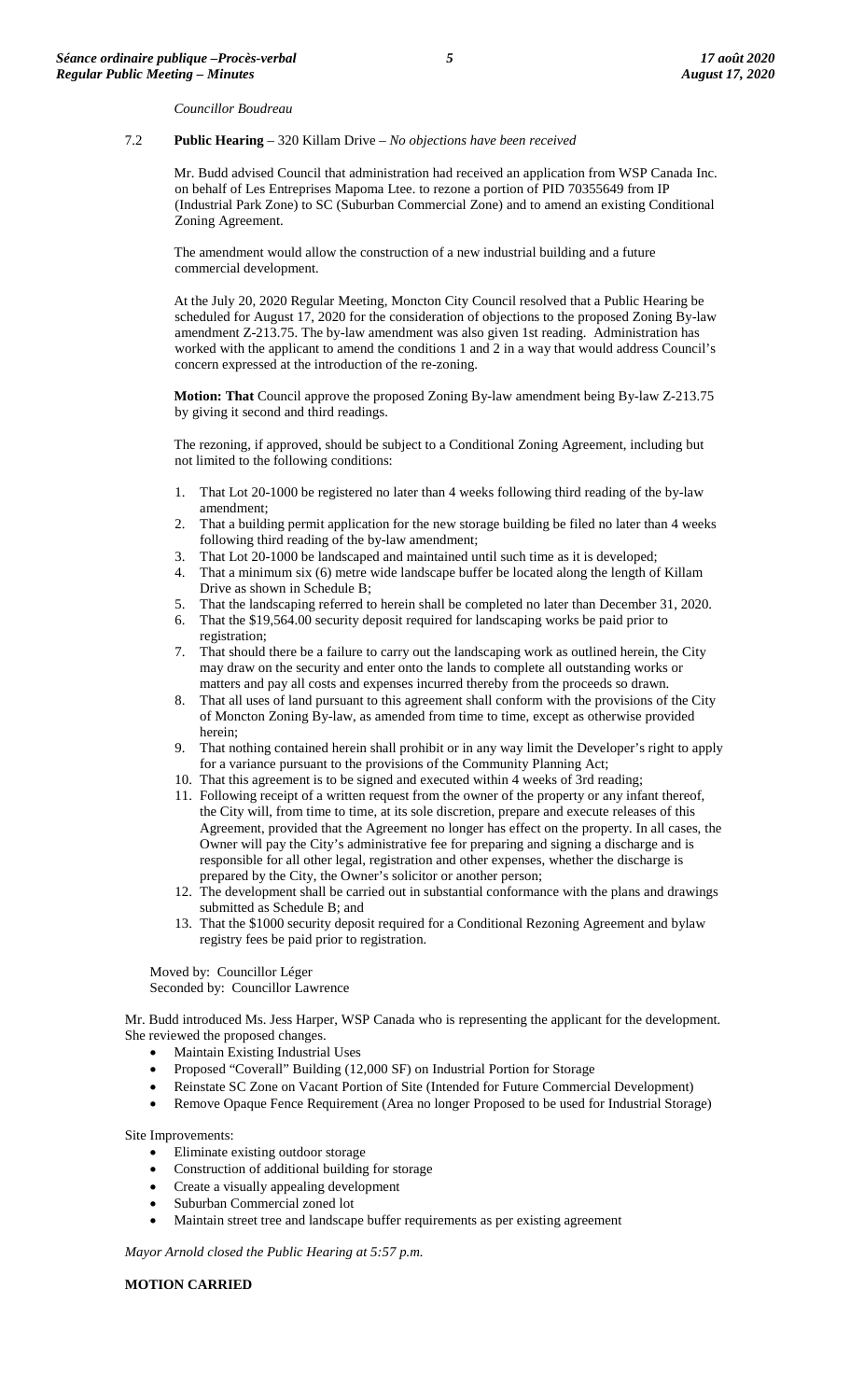## 7.3 **Tentative Plan Amendment** – Rockaway Subdivision

The purpose of the Tentative Subdivision Plan**:**

- To create five (5) new public streets identified as Rockaway Street, Océan Crescent, Coster Crescent, Pedum Drive and Acacia Street;
- To create 10 large lots (Lots 20-1000 to 20-1009) for future building lots;
- To create Lot 20-01 for building purposes;
- To create Parcels "20-B" and "20-C" to be added to adjacent properties;
- To create Lot 20-5000 for public storm water purposes; and
- To create five (5) parcels of Land for Public Purposes

#### **Motion:**

- 1. Administration recommends that the name "Rockaway" be added to the Name Bank.
- 2. The Planning Advisory Committee recommends that Moncton City Council:
	- Assent to the location of rue Acacia Street, Promenade Pedum Drive, Rue Rockaway
	- Street, Croissant Coster Crescent and Croissant Océan Crescent as public streets;
	- Assent to the location of Land for Public Purposes as shown;
	- Require cash in lieu of Land for Public Purposes in the amount of \$3,981.00

Subject to the following conditions:

Streets and Services to be designed and acceptable to the City Engineer and constructed in accordance with the Subdivision Development, Procedures, Standards and Guidelines;

Moved by: Councillor Lawrence Seconded by: Councillor Léger

## **MOTION CARRIED**

## 7.4 **Amendment to Subdivision Plan** – The Junction

Request to amend conditions of the existing registered Subdivision Agreement for "the Junction"

- Clarify timelines in the existing registered Subdivision Agreement associated with trails and the LFPP (Land for Public Purposes);
- Update timelines and conditions for addressing deficiencies with the existing temporary turnaround on Ivan Rand Drive and completion of remnant future street; and
- Amend schedule for culvert cost contribution payments.

**Motion: That** Moncton City Council approve the proposed revisions to the Subdivision Agreement as shown in the attached Amendment to Subdivision Agreements No. 16-03 and 19-03, together with related encroachment/easement agreement, and authorize the Mayor and City Clerk to sign and affix the corporate seal of the City of Moncton to any documentation related thereto.

Moved by: Councillor Léger Seconded by: Councillor Lawrence

## **MOTION CARRIED**

**8.**

**9.**

**10.**

#### **STATEMENTS BY MEMBERS OF COUNCIL**

## **REPORTS AND RECOMMENDATIONS FROM COMMITTEES AND PRIVATE MEETINGS**

## 9.1 **Recommendation(s)** – Committee of the Whole – July 27, 2020

**Motion: That** Moncton City Council approve the Water Leak Adjustment Policy, with such Policy having retroactive effect for leaks which have occurred since January 1, 2020.

Moved by: Councillor Boudreau Seconded by: Councillor Edgett

#### **MOTION CARRIED**

## **REPORTS FROM ADMINISTRATION**

10.1 **Presentation** – International Peace City Application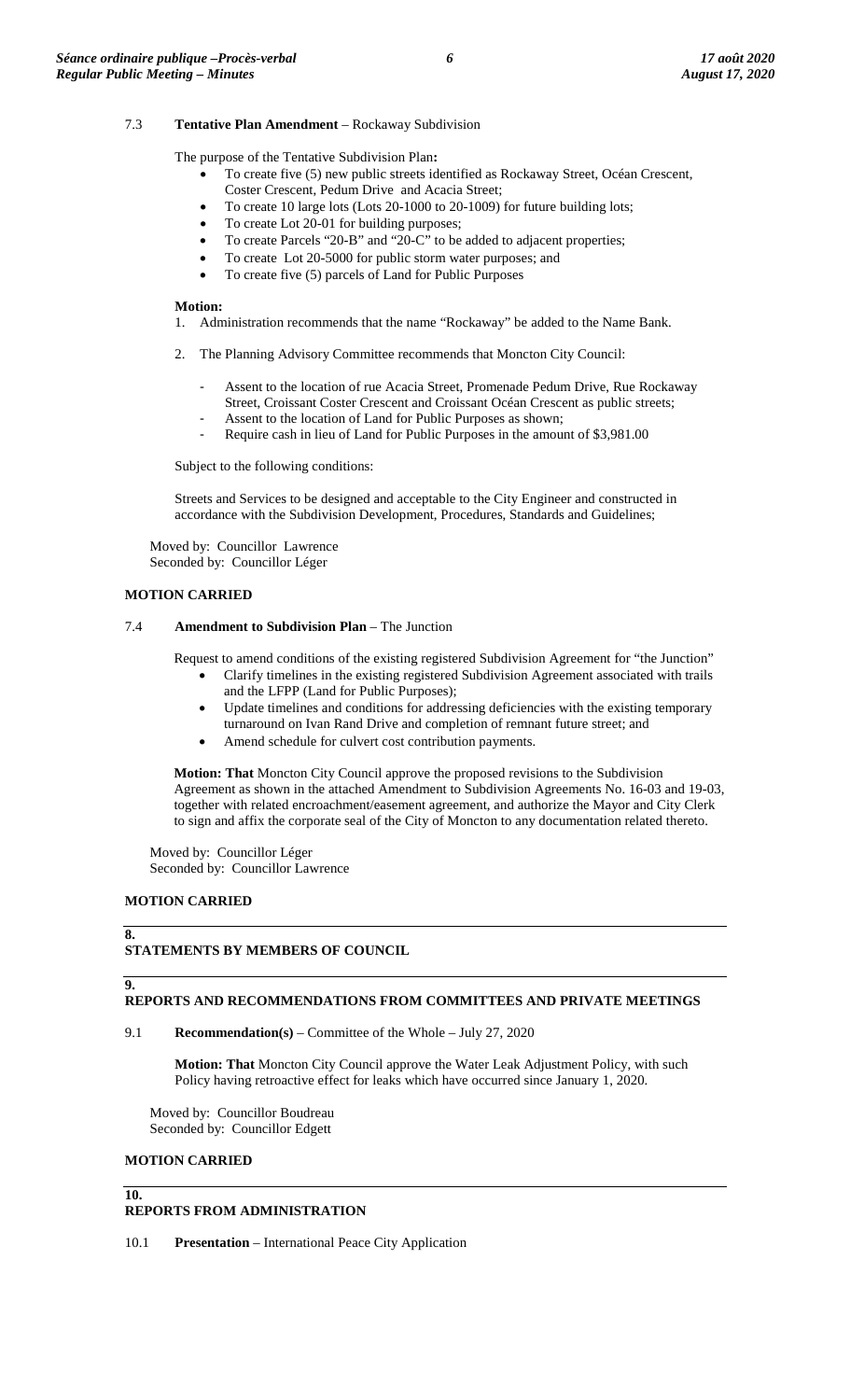**Motion: That** Moncton City Council endorse the application by Peace Matters Moncton in its application to the International Cities of PeaceTM and, if successful, that Administration continue to identify ongoing and new activities that align with the philosophy of a City of Peace.

Moved by: Councillor Léger Seconded by: Councillor Edgett

## **MOTION CARRIED**

10.2 **BIA and CBD Financial Incentive Program** – Tannery Place North Holdings Inc.

Mr. Silliker provided an overview of the proposed recommendation to Council.

Applicant: Denis Foulem, Tannery Place Holdings Inc.

The Project Site is located on PID 70646328 and is currently identified as Lot 18 1 on Subdivision Plan 39014593, which is to be further subdivided upon registration of an Amending Subdivision Agreement. New PIDs will be assigned by Service New Brunswick upon filing of the Plan, dividing the current Lot 18-1 into two new lots, being Lot 20-1 and Lot 20-2. Lot 20-2 is being created for future development, and Lot 20-1 is where the proposed development, known as Tannery Place North and the subject matter of this Application.

The Project Site is currently on vacant land in the CBD zone. The subdivision information is included with the agenda package provided to Council for today's meeting.

The current assessment (2020) for the property is \$246,000. The current value of the City portion of the property tax levy is \$6,087.52.

The Applicant has submitted an Application for:

- BIA and CBD Redevelopment Grant (3 year grant duration);
- The Municipal infrastructure Grant (additional 2 year grant); and
- Building Permit and Planning Fee Equivalent Grant.

The grant application was evaluated by an inter-departmental working group. This group is responsible for adjudicating and evaluating applications based on the program terms and conditions as approved by Council. The evaluation received a total of 145 points, which qualifies for 100% of the BIA and CBD Redevelopment Grant.

**Motion: That** Council:

- 1) Based on the financial grant models, approve and issue the Downtown Business Improvement Area (BIA) and Central Business District Zone (CBD) Financial Incentive Program Grant (3 year grant duration) for Applicant Denis Foulem, Tannery Place Holdings Inc. for the proposed development at the Project Site once the conditions of the Program are fulfilled and verified by City Administration.
- 2) Approve the Municipal Infrastructure Grant (additional 2 year grant duration) for Applicant Denis Foulem, Tannery Place Holdings Inc. for the proposed development at the Project Site once the conditions of the Program are fulfilled and verified by City Administration.
- 3) Approve the Building Permit and Planning Fee Equivalent Grant for Applicant Denis Foulem, Tannery Place Holdings Inc. for the development at the Project Site once the conditions of the Program are fulfilled and verified by City Administration.
- 4) Direct the City's Legal Department to prepare Agreement(s) with the project proponent, and authorize the Mayor and City Clerk to execute same, and to affix the corporate seal thereto.

Moved by: Councillor Lawrence Seconded by: Councillor Léger

Councillor Hicks requested that administration provide an update on the previous grants awarded and the financial impact / return on the money to the City.

#### **MOTION CARRIED**

10.3 **Main Street** – One-Way

**Motion: That** Moncton City Council give first reading to By-law Amendment #T-310.34, being a By-law to Amend By-law #T-310, to return Main Street to its normal configuration as a two-way street from Botsford Street to Lutz Street.

Moved by: Councillor Thériault Seconded by: Councillor Turner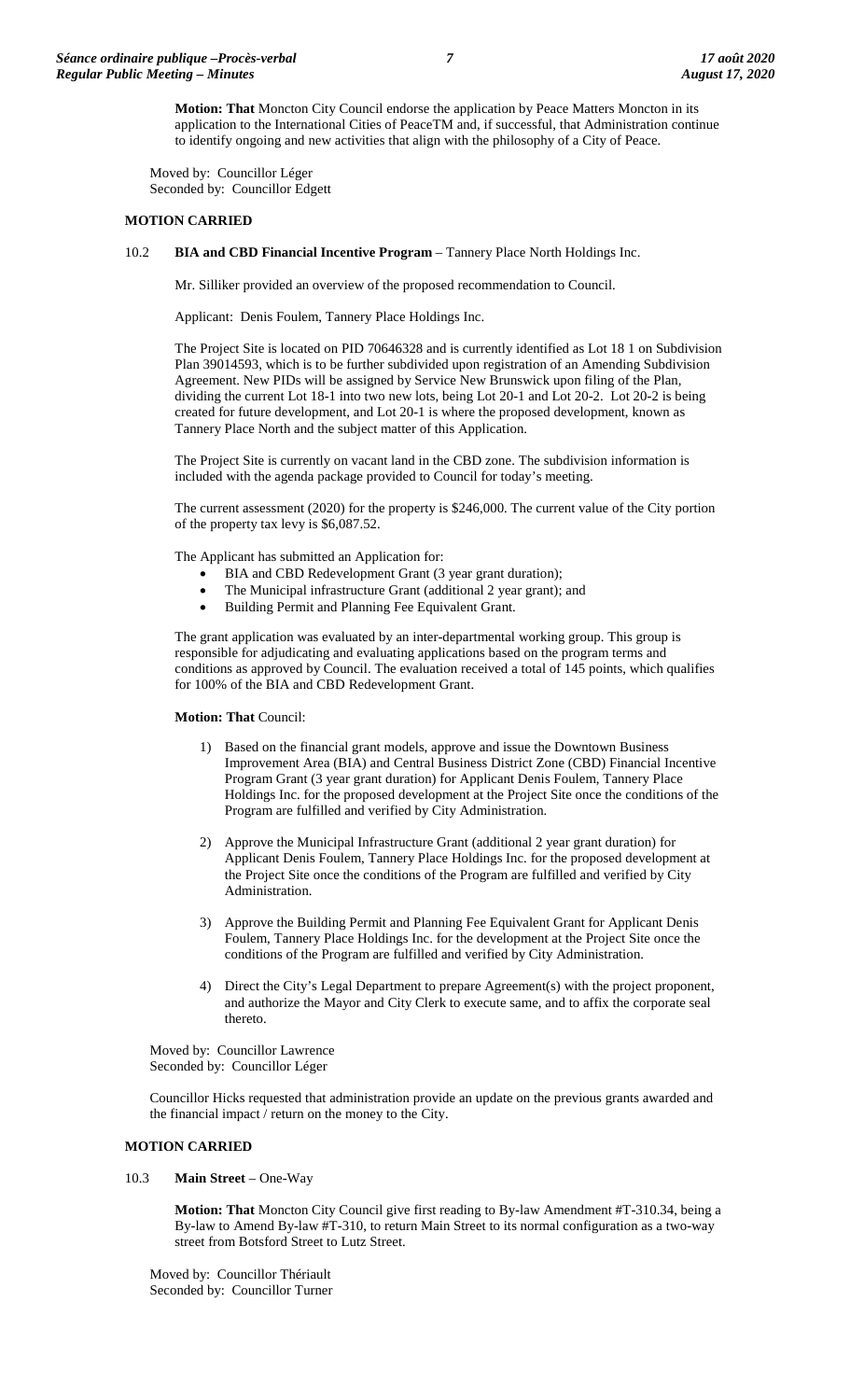It was determined that the  $2<sup>nd</sup>$  and  $3<sup>rd</sup>$  readings of the by-law will take place within a special public meeting later this week.

In response to a question from Councillor Lawrence, Ms. Poirier-Basque indicated that the 26 names on the petition were provided to the Mayor. Councillor Lawrence questioned as to why these were not provided to Council, as well as to who is responsible for surveying businesses – DMCI or the City's Economic Development Departments. He also questioned if any statistics have been collected to establish a report of either local or tourists that were frequenting the patios.

Councillor Léger suggested that Urban Planning be at the table in future decisions.

## **MOTION CARRIED**

## **11.**

## **READING OF BY-LAWS**

*The City Clerk announced that the following by-laws will be posted on line at [www.moncton.ca](http://www.moncton.ca/) in lieu of reading them into the record at future meetings, pursuant to Section 15.3(a) ii (A&B) of the Local Governance Act, or same can be faxed, mailed or e-mailed to interested parties at their request*.

11.1 **A By Law** in Amendment of a By-Law Relating to the Regulation of Traffic and Parking in the City of Moncton, being By-Law T-310.34 – *First Reading – Pending approval item 10.3*

#### *1st Reading only*

*Pursuant to Section 15.3(a) ii (A&B) of the Local Governance Act the following by-laws were posted on the City of Moncton Internet site for the required time period specified in the Act. The by-laws receive second and third readings by title only.*

11.2 **A By Law** in Amendment of the City of Moncton Zoning By-Law, being By-Law Z-213.75 (320 Killam Drive) *– Second and Third Readings – Pending approval item 7.2*

**Motion:** I would move that 2<sup>nd</sup> Reading be given to By-Law Z-213-75

Moved by: Councillor Edgett Seconded by: Councillor Léger

## **MOTION CARRIED**

*The Clerk gave 2nd reading to the By-Law Z-213.75*

**Motion: That** 3<sup>rd</sup> reading be given and that By-law Z-213.75 be Ordained and Passed and the Mayor and City Clerk be authorized to sign same and affix the Corporate Seal of the City of Moncton thereto.

Moved by: Councillor Léger Seconded by: Councillor Edgett

## **MOTION CARRIED**

*The Clerk gave 3rd reading to the By-Law Z-213.75*

## **12.**

# **NOTICES MOTIONS AND RESOLUTIONS**

- 12.1 **Codiac Regional Police Facility** Municipal Capital Borrowing Board Application
	- **WHEREAS** the City Council of the City of Moncton has adopted a Capital Budget for the Codiac RCMP Police Facility.

**BE IT RESOLVED** that the Municipality of Moncton submit to the Municipal Capital Borrowing Board, an application for authorization to borrow for a capital expense for the following term and amount:

**PURPOSE AMOUNT TERM**

Protective Services  $$46,000,000$  30 years 30

Moved by: Councillor Léger Seconded by: Councillor Lawrence

Councillor Pellerin felt that both Dieppe and Riverview should be borrowing their share from the Capital Borrowing Board.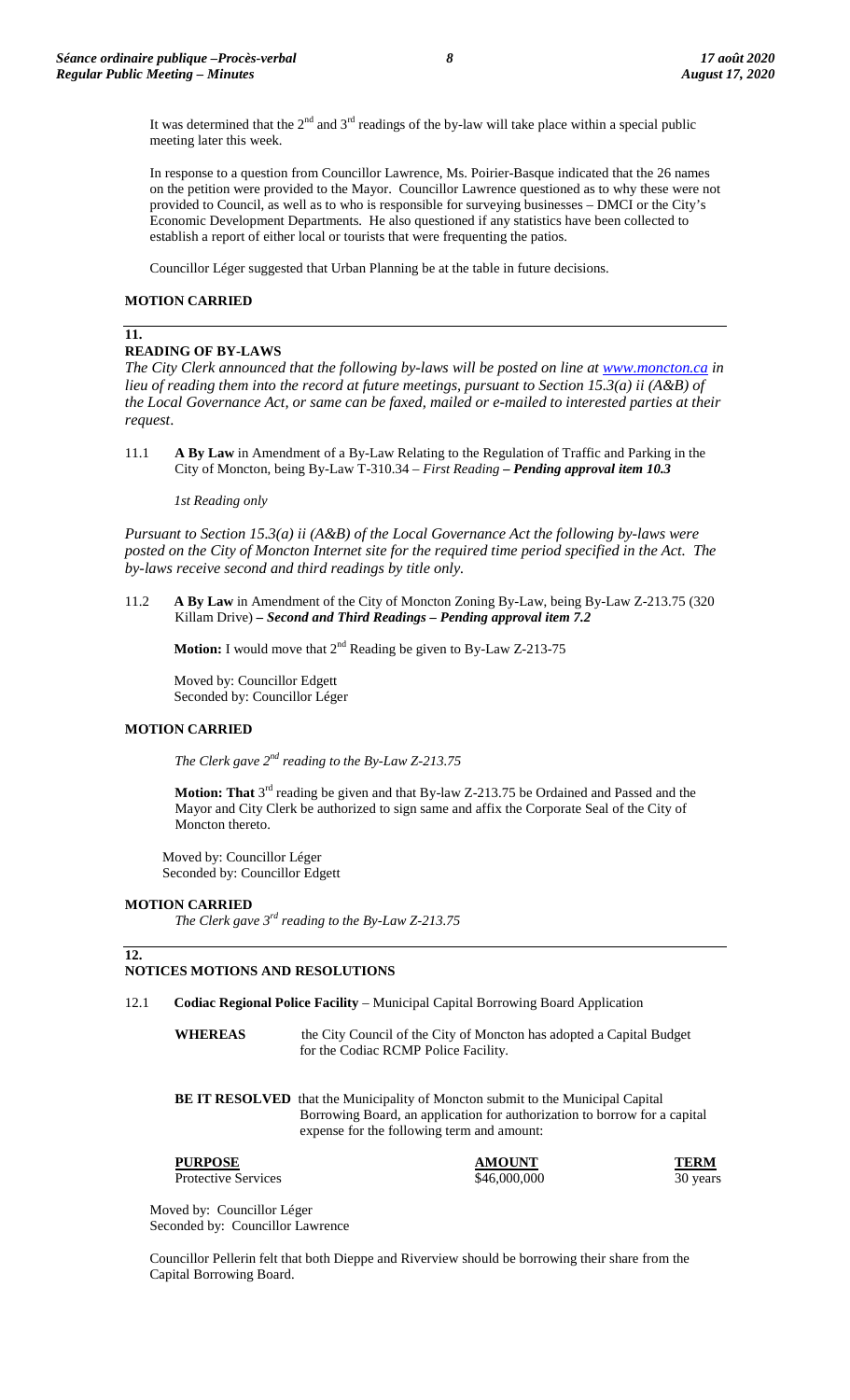Councillor Butler requested that administration provide Council more information on the building, such as square footage. The city manager advised that the schematics of the building will be provided to Council, and the City will not bond the entire borrowing amount.

Mr. Tait provided an overview of the project to date, at this time the project design is at 60% completion. Administration will provide some information to Council; however, Council must realize that the information will most likely change, as it is not set in stone. Information will be provided to Council regarding the potential FCM grant.

## **MOTION CARRIED**

- 12.2 **Resolution** By-Law Enforcement Officer Stacey Losier
	- **WHEREAS** by virtue of Section 72 of the *Local Governance Act*, S.N.B. 2017, c. 18, Council may appoint by-law enforcement officers for the local government;
	- **AND WHEREAS** by virtue of Section 14 of the *Police Act*, S.N.B., 1977, c. P-9.2, a by-law enforcement officer has the powers and immunities of a police officer for the purposes of enforcing the by-laws of the municipality for which he or she is appointed as are stipulated in the appointment, but has in no other regard the powers or immunities of a police officer;

## **INSPECTIONS**

- **AND WHEREAS** by virtue of Section 133 of the *Community Planning Act*, S.N.B. 2017, c. 19, Council may authorize any person to enter at all reasonable times any land, building or premises, subject to the requirements of said Section 133;
- **AND WHEREAS** by virtue of Section 144 of the *Local Governance Act*, if the *Local Governance Act,* any other Act or a by-law of Council authorizes an inspection or requires anything to be inspected by a local government, a bylaw enforcement officer may, after giving reasonable notice to the owner or occupant of the land, building or other structure, inter alia, enter the land, building or other structure at any reasonable time, and carry out the inspection;

# **PROCEEDINGS, ORDERS AND APPLICATIONS**<br>**AND WHEREAS** by virtue of Subsection 150(1)

- by virtue of Subsection 150(1) of the *Local Governance Act*, Council may designate any person in whose name proceedings for an offence under a by-law, including but not limited to Informations, may be laid or commenced;
- **AND WHEREAS** by virtue of Section 139 of the *Community Planning Act*, Council may designate any person in whose name proceedings for an offence under the *Community Planning Act*, including but not limited to Informations, may be laid or commenced;
- **AND WHEREAS** by virtue of Section 134 of the *Community Planning Act*, Council may duly authorize a person to issue Orders under the said Section 134 of the *Community Planning Act*;
- **AND WHEREAS** by virtue of Subsection 135(1) of the *Community Planning Act*, Council may designate a person for the purposes of making an application to The Court of Queen's Bench of New Brunswick or a judge of that court for any of the orders described in Subsection 135(2) of the said *Community Planning Act*;

**NOW THEREFORE BE IT RESOLVED THAT Stacy Losier** be appointed a By-Law Enforcement Officer for the City of Moncton, and be authorized to enforce any by-law, or any applicable Act and regulation, and any amendments thereto;

**BE IT FURTHER RESOLVED THAT Stacy Losier** be authorized to carry out any inspection, enter any land, building, premises, other structure and dwelling or dwelling unit, and take any such action, exercise such power and perform such duty as they may deem necessary, and as may be set out in any by-law, or any applicable Act and regulation, and any amendments thereto, to enforce any provisions of any by-law, and any applicable Act and regulation, and any amendments thereto; and,

**BE IT FURTHER RESOLVED THAT Stacy Losier** be authorized to act for and on Council's behalf, and are hereby designated and authorised as persons in whose name Informations, and any other proceedings, may be laid or commenced for an offence under any by-law, or any applicable Act and regulation pursuant to the sections noted in the Acts referenced above; and designated and authorised to issue Orders by virtue of Section 134 of the *Community Planning Act*; and designated and authorised to make applications to The Court of Queen's Bench of New Brunswick or a judge of that court by virtue of Section 135 of the *Community Planning Act*.